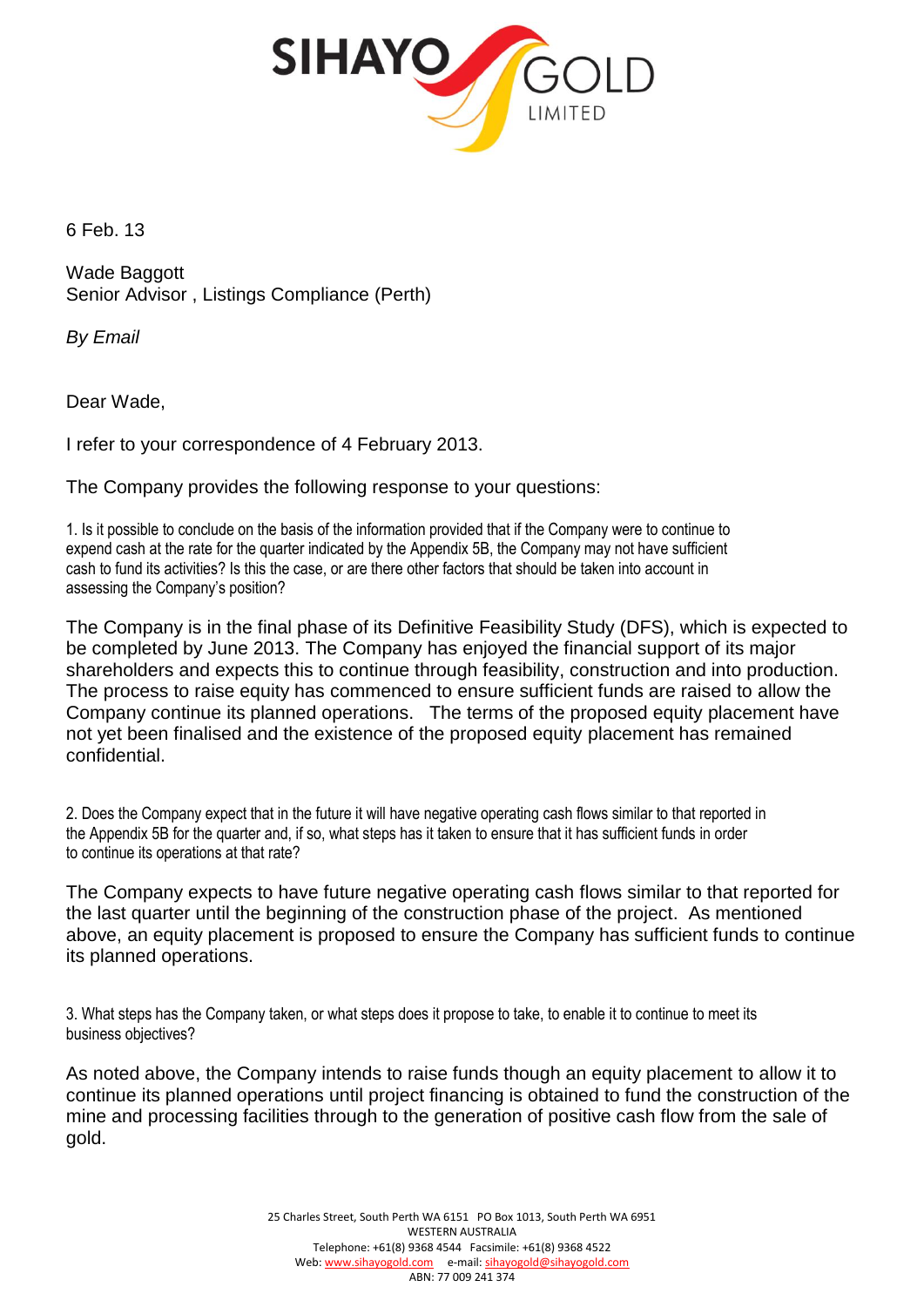

4. Can the Company confirm that it is in compliance with the listing rules, and in particular, listing rule 3.1?

The Company confirms that it is in compliance with the Listing Rules including its continuous disclosure requirements under Listing Rule 3.1. The Company is aware of the importance of striking an appropriate balance between timely disclosure of material matters and disclosure of incomplete or indefinite matters which may mislead investors.

5. Please comment on the Company's compliance with listing rule 12.2, with reference to the matters discussed in the note to the rule.

The Company has JORC compliant confirmed resource of approximately 1.5m oz of gold, a DFS in the final stages of completion and a track record of financial support from shareholders which the Company expects will continue until project financing is obtained to fund construction through to production. The Company intends to raise funds through an equity placement, the terms of which have not yet been finalised.

Regards,

Danny Nolan Company Secretary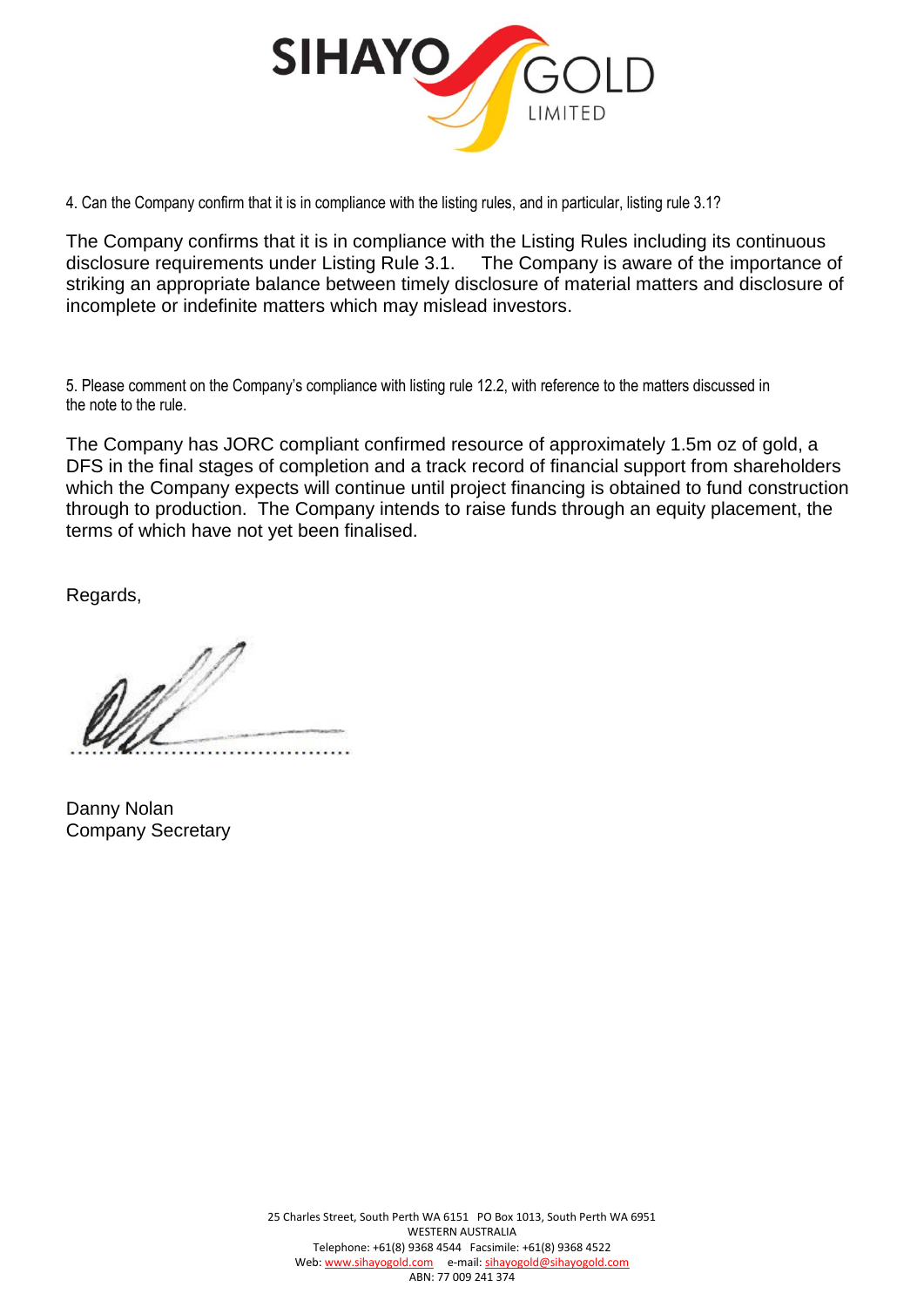

ASX Compliance Pty Limited ABN 26 087 780 489 Level 8 Exchange Plaza 2 The Esplanade PERTH WA 6000

> GPO Box D187 PERTH WA 6840

Telephone 61 8 9224 0000 Facsimile 61 8 9221 2020 www.asx.com.au

4 February 2013

Danny Nolan Company Secreatry Sihayo Gold Limited 25 Charles Street SOUTH PERTH WA 6151

*By Email* 

Dear Danny

## **Sihayo Gold Limited ("Company")**

I refer to the Company's Quarterly Cashflow Report in the form of Appendix 5B for the period ended 31 December 2012, released to ASX Limited ("ASX") on 31 January 2013 (the "Appendix 5B").

ASX notes that the Company has reported the following.

- 1. Receipts from product sales of nil.
- 2. Net negative operating cash flows for the quarter of \$3,985,000.
- 3. Estimated exploration and evaluation cash outflows of \$3,700,000.
- 4. Estimated administration cash outflows of \$300,000.
- 5. Cash at end of quarter of \$4,129,000.

In light of the information contained in the Appendix 5B, please respond to each of the following questions.

- 1. Is it possible to conclude on the basis of the information provided that if the Company were to continue to expend cash at the rate for the quarter indicated by the Appendix 5B, the Company may not have sufficient cash to fund its activities? Is this the case, or are there other factors that should be taken into account in assessing the Company's position?
- 2. Does the Company expect that in the future it will have negative operating cash flows similar to that reported in the Appendix 5B for the quarter and, if so, what steps has it taken to ensure that it has sufficient funds in order to continue its operations at that rate?
- 3. What steps has the Company taken, or what steps does it propose to take, to enable it to continue to meet its business objectives?